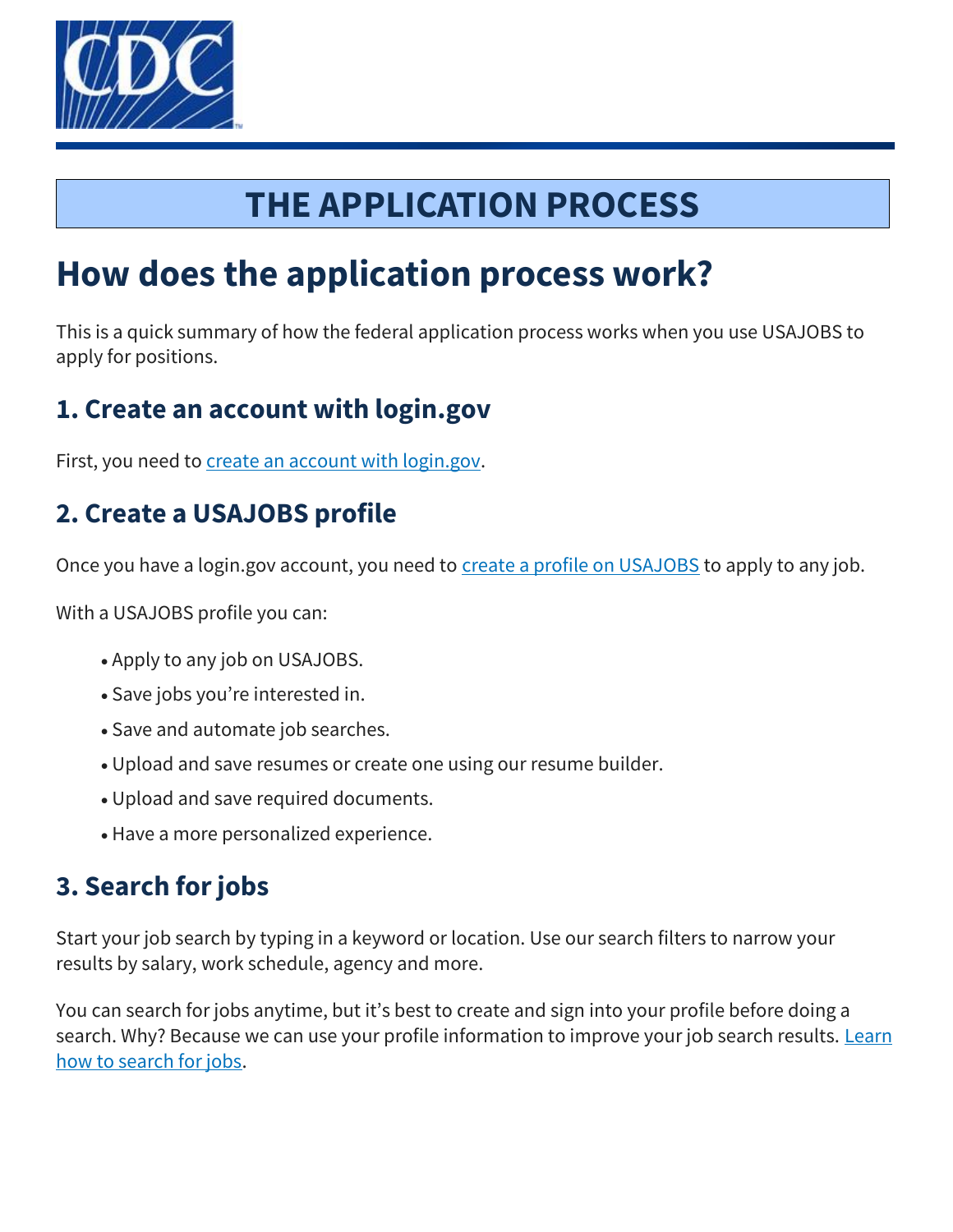#### **Save your search**

You can save a search, which will save you time the next time you visit USAJOBS. When you save a search, we'll automatically look for jobs that match what you're looking for and email you, daily, weekly or monthly with those jobs. [Learn how to save a search.](https://www.usajobs.gov/Help/how-to/search/save/) You can create and save up to 10 saved searches and it will expire one year after you create it. You can sign up to receive daily, weekly or monthly email notifications and you can also manage your saved searches in your account.

## **4. Review job announcement**

If you find a job you're interested in, read the entire announcement to make sure you're eligible and [you meet the qualifications.](https://www.usajobs.gov/Help/faq/application/eligibility/difference-from-qualifications/) For each job there are specific qualifications—your application must show how you meet the required qualifications.

- Read the **This job is open to** section to see if you're eligible to apply.
- Read the **Clarification from the agency**, or the **Who may apply** sections for further eligibility details (not all job announcements will include this information).
- Read the **Qualifications** section to see if you meet the job's qualifications. Once you read the qualifications, look at the area of consideration, minimum, basic and education requirement. Lastly, the specialized experience statement must be reflected in your resume for twelve months. [Understand the job announcement.](https://www.usajobs.gov/Help/how-to/job-announcement/)

Contact the agency representative if you have questions. The contact information is listed below the **How to apply** section of the job announcement.

### **5. Prepare your application in USAJOBS**

Read the **How to Apply** section of the job announcement before starting your application. Click **Apply** to [start your application](https://www.usajobs.gov/Help/how-to/application/)—we'll walk you through a five-step process where you'll attach a resume and any required documents.

During the application process you can review, edit, and delete your information. We'll automatically save your progress as you go, so you won't lose any changes. Learn how to create an [application.](https://www.usajobs.gov/Help/how-to/application/)

### **6. Submit application to agency**

When your application is ready in USAJOBS, we'll send you to the agency application system where you can submit your application. Before you submit, you may need to complete other agencyrequired steps such as: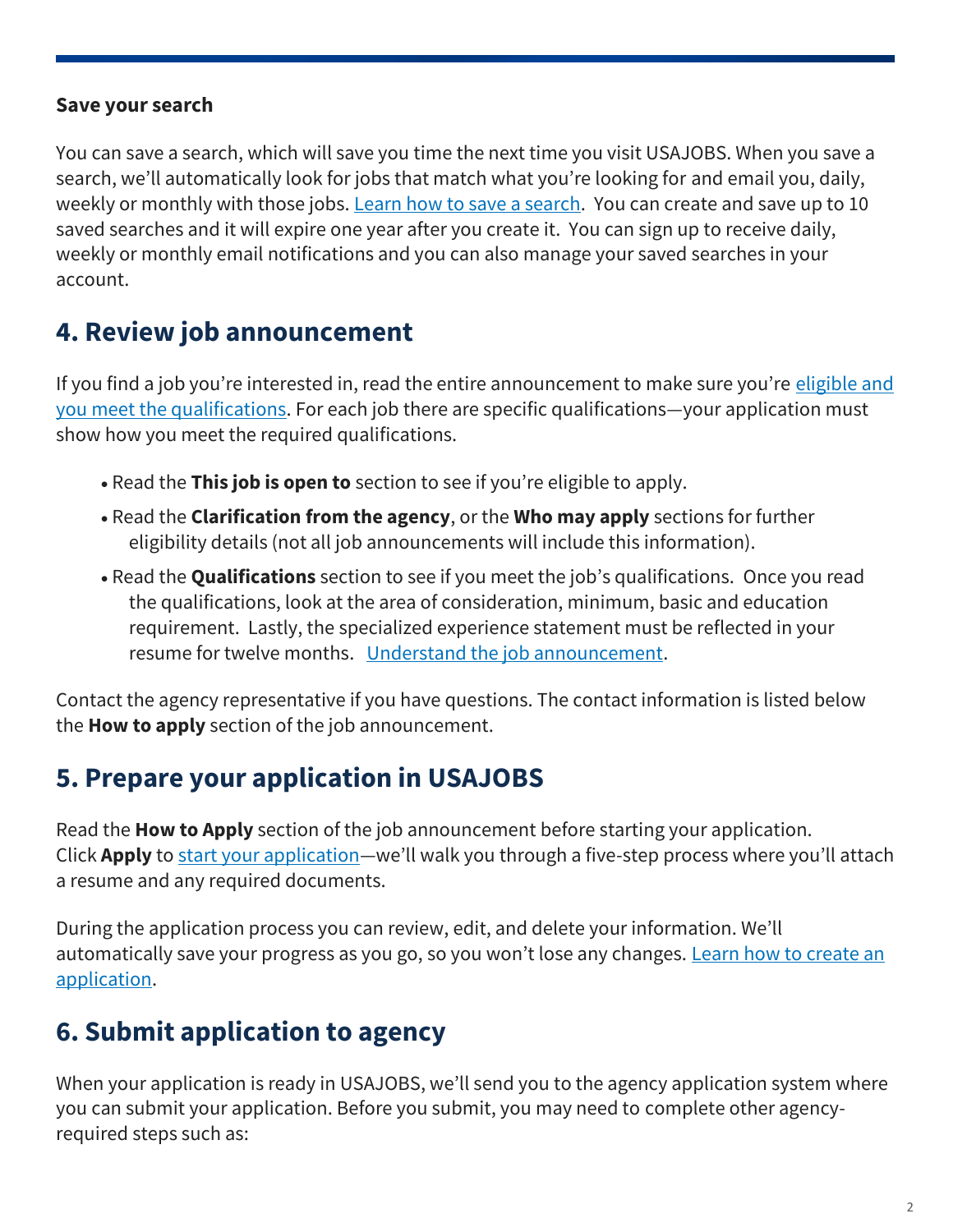- Providing more personal information.
- Providing more documentation.
- Answering eligibility questions.
- Completing an occupational questionnaire—look for a preview of the questions under the **Required documents** section.

It may take you longer to apply to some jobs than others, because some agencies and jobs require more information than others.

After you submit your application, go back to the **Application** section of your USAJOBS account and make sure the hiring agency received your application. Your application status would say you applied with the date you submitted your application if it went through.

You can always [check the status of your application i](https://www.usajobs.gov/Help/how-to/application/status/)n your USAJOBS profile with the **Track This Application** link.

#### **How long will it take to receive an updated status?**

It may take a few hours, after you submit your application, for the agency to update your status. You may also receive an email confirmation from the agency application system, but not all agencies send email confirmations.

# **7. Agency reviews application**

The hiring agency will send Notice of Results (NOR) Letter, that is an auto generated acknowledgement letter sent by the system. It provides confirmation to the applicant that his/her application was received. The second NOR letter, informs the applicant whether they are eligible for the position based upon their assessment question responses and the screen out criteria used. The third NOR letter is sent to inform the applicant that his/her application was sent to the hiring manager and the fourth NOR letter, informs the applicants of their final application status they were not selected for the position. The hiring agency will start reviewing applications once the job announcement closes. The hiring agency will review your application to make sure you're eligible and meet the job qualifications, and will place qualified applicants into these categories:

- Minimally qualified -70
- Qualified 80 and below
- Well Qualified 85 90
- Best Qualified 95 and above

After the hiring agency reviews all applications, they will send the highest qualified applicants to the hiring official.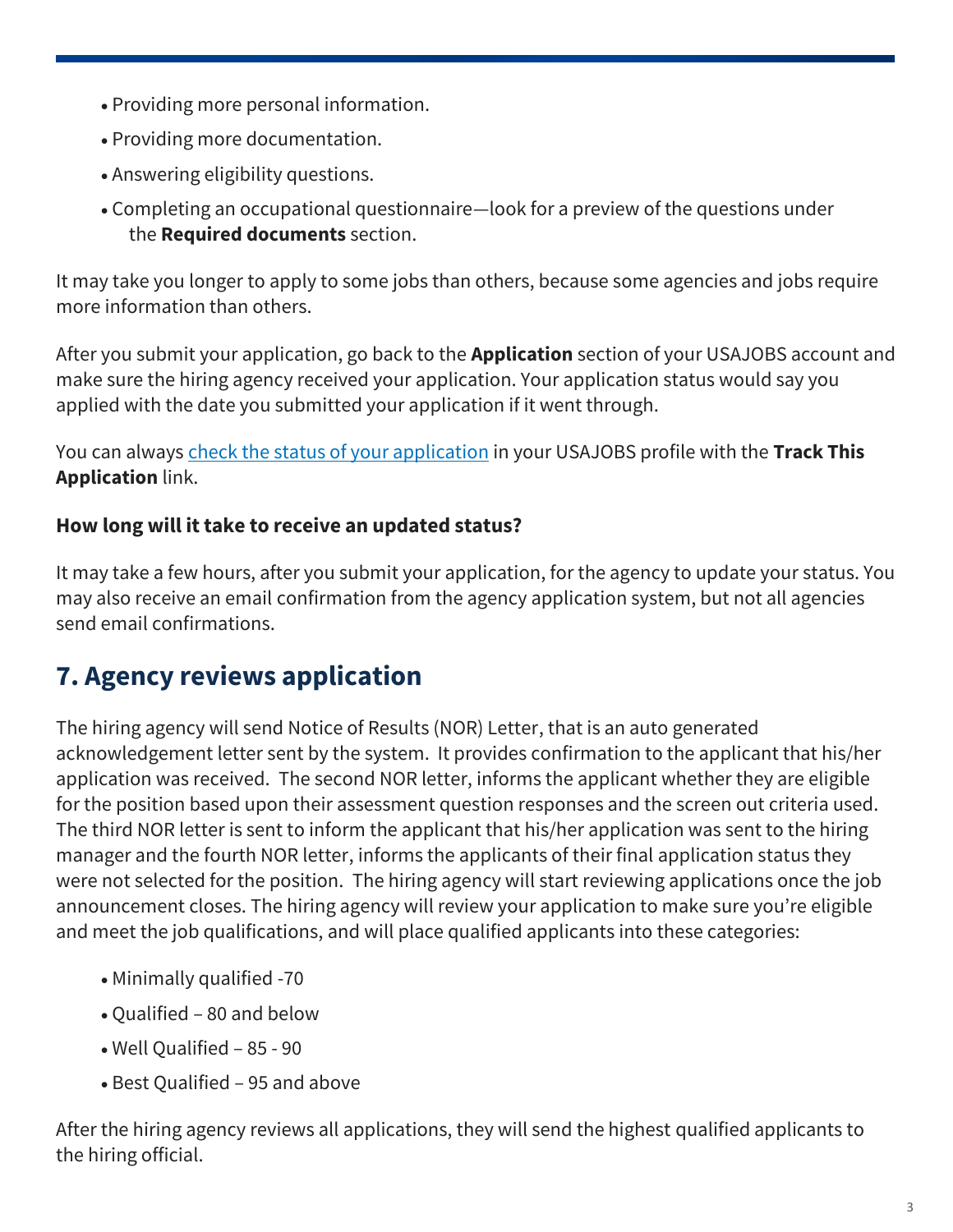### **8. Interview**

The hiring official will review the highest qualified applications and select applicants to interview based on agency policy. The hiring agency will contact applicants directly to schedule interviews.

Hiring officials can interview applicants using:

- A panel
- In-person
- Video
- Phone

There may be more than one interview round. For example, an applicant may have a phone interview and then an in-person interview.

#### **How long will it take to schedule an interview?**

It may take some time to schedule interviews, depending on the number of people being interviewed.

# **9. Agency selects candidate**

After the agency completes all interviews, they will select a candidate(s) and contact them to start the job offer process. For those not selected, the hiring agency will update the job status to **Hiring complete**. If the hiring agency does not fill the position, the job status will update to **Job canceled**.

# **10. Job offer**

The hiring agency will extend a tentative job offer. Once this offer is accepted the agency will start the background investigation. The agency may require additional security checks for jobs that need a higher-level clearance.

#### **When does the job offer final?**

The job offer is final when the agency successfully completes the background investigation and any additional security checks. The hiring agency will contact the candidate(s) directly to set up a start date.